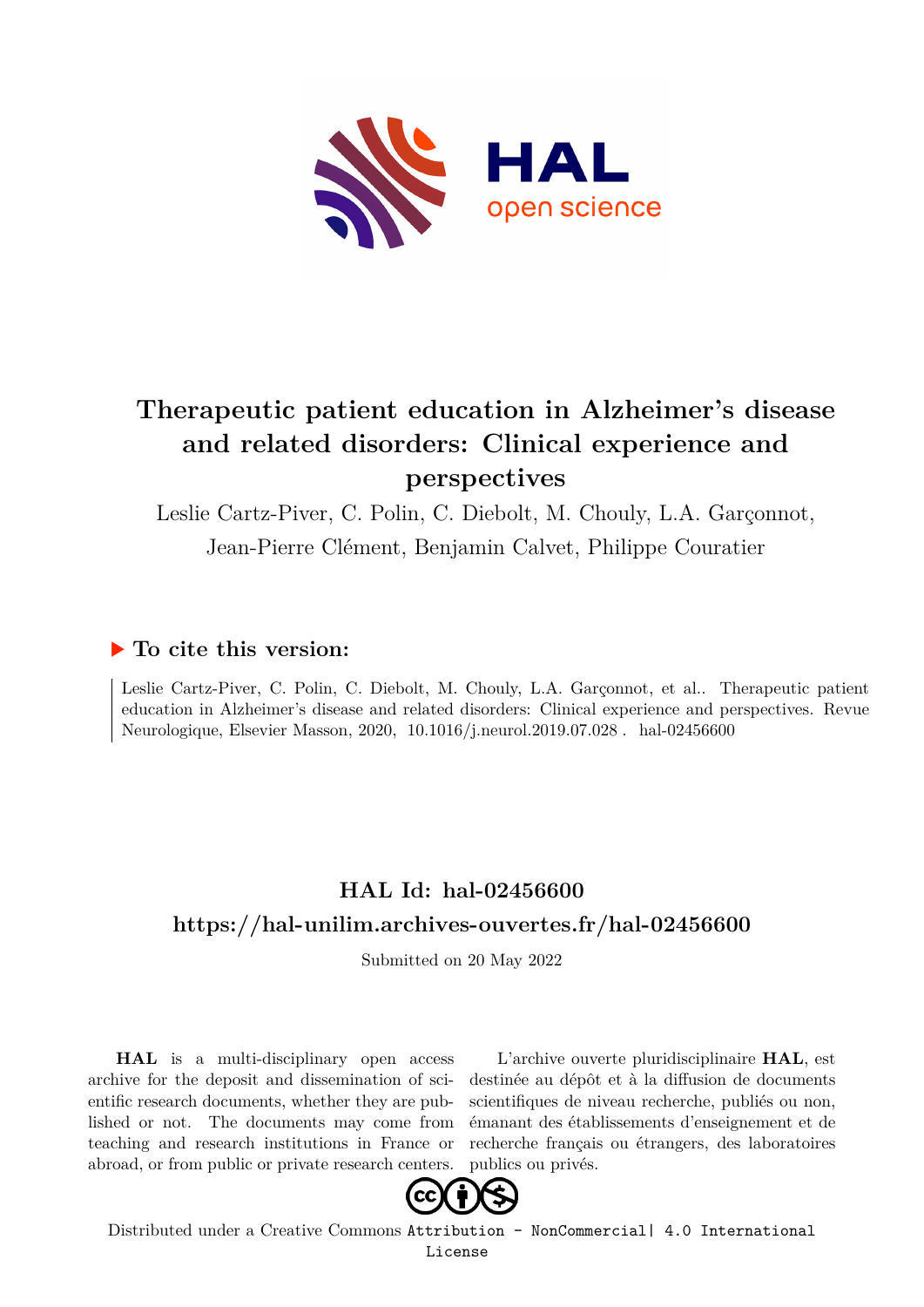Version of Record: <https://www.sciencedirect.com/science/article/pii/S0035378719309099> Manuscript\_c128c3305ac8327c673185519d6292d4

#### TITLE:

**Therapeutic patient education in Alzheimer's disease and related disorders: clinical experience and perspectives.** 

#### AUTHORS:

Leslie Cartz-Piver<sup>a,b</sup>, Clément Polin<sup>a,c</sup>, Cecile Diebolt <sup>a,c</sup>, Marianne Chouly<sup>a, b</sup>,

Lydie Anne Garçonnot<sup>a, b</sup>, Jean Pierre Clément<sup>a, c, d</sup>, Benjamin Calvet<sup>a, c, d</sup>, Philippe

Couratiera,b,d

<sup>a</sup> Limoges University Hospital Memory Center, Limoges, France

<sup>b</sup> Department of Neurology, Limoges University Hospital, Limoges, France

<sup>c</sup>Department of Geriatric Psychiatry, Esquirol Hospital, Limoges, France

<sup>d</sup>Univ. Limoges, UMR S 1094, Tropical Neuroepidemiology, Institute of Neuroepidemiology and

Tropical Neurology, CNRS FR 3503 GEIST, F-87000 Limoges, France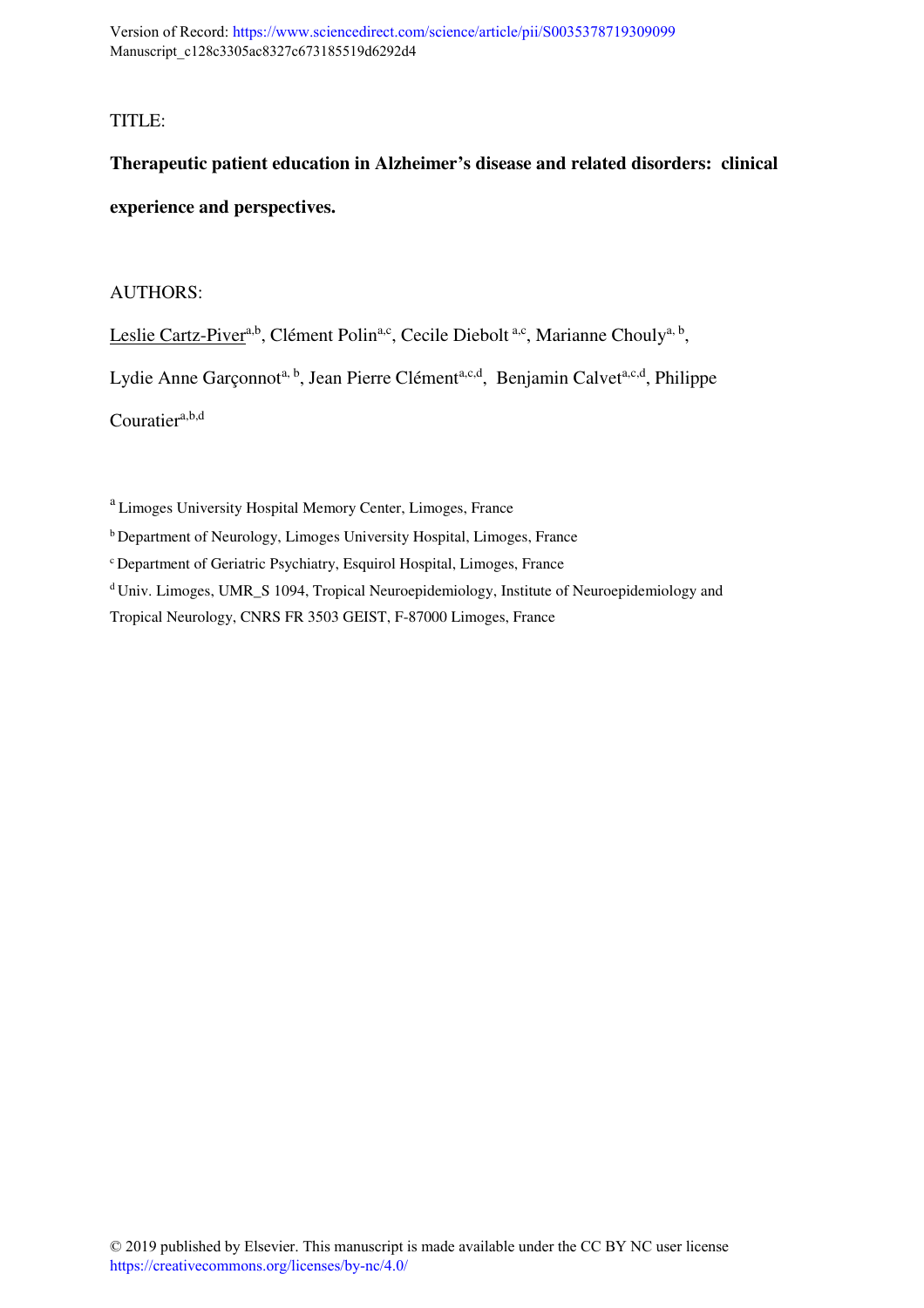#### **Résumé**

Therapeutic patient education (TPE) is the process by which health professionals impart information to help patients self-manage their chronic disease: it is an essential part of treatment of long-term diseases and conditions. Memory loss and other cognitive disorders are usually considered as obstacles to TPE for patients with Alzheimer's disease or related disorders (ADRD). Over 100 patients with different forms of ADRD and caregivers have benefited from TPE programs since 2011 at the University Memory Clinic of Limoges. Participants report better understanding of the disease and improved relationships. TPE may prevent anxiety and depression in patient and in caregivers, and reduce burden of caregivers. General guidelines and perspectives for TPE in ADRD are outlined.

**Keywords** : caregivers; Alzheimer's disease and related disorders; chronic disease; patient education; depression and anxiety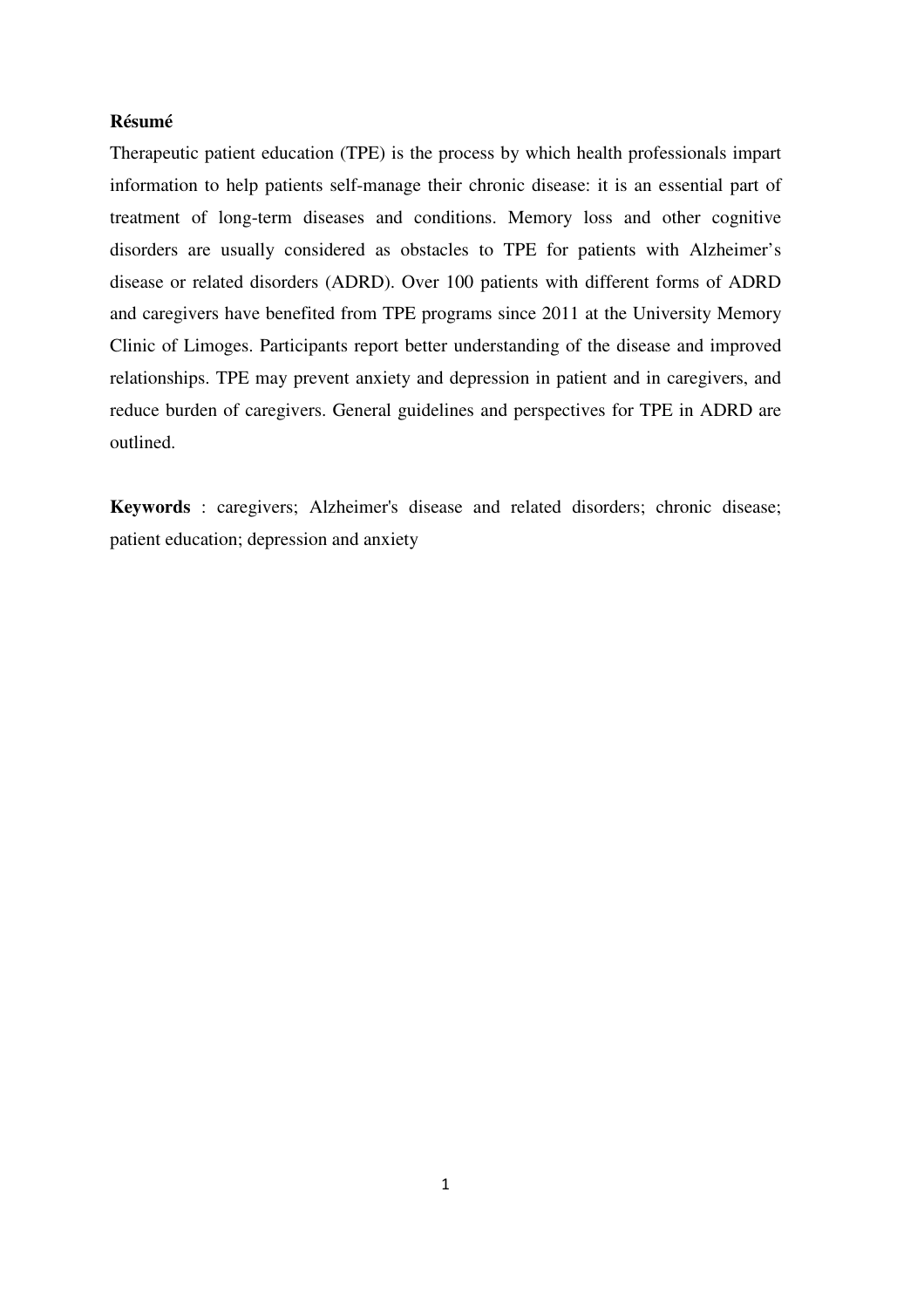#### **1.** Introduction

Therapeutic patient education (TPE) is the process by which health professionals impart information to help patients self-manage their chronic disease. TPE is designed to train self-managing and coping skills to patients: it is an essential part of treatment of longterm diseases and conditions *(1).* 

The ongoing French National Health Plan recommends TPE for people affected by neurodegenerative disorders. Whereas TPE programs are well defined for Parkinson's disease *(2),* for multiple sclerosis *(3)* and for Huntington's disease (*4*), there is yet little experience of TPE for dementia patients.

Memory loss and other cognitive disorders due to Alzheimer's disease or related disorders (ADRD) are usually considered as obstacles to TPE. Many programs address the family caregivers of people with ADRD, but not the people themselves *(5).* At our Clinical and Research Memory Center (CRMC), people with ADRD and their caregivers have benefited from TPE programs since 2011; this paper reports the clinical experience and suggests general guidelines for TPE in ADRD.

#### **2. MATERIAL AND METHODS**

*2.1 The beginning of the project.* In 2010, several people with posterior cortical atrophy (PCA) were diagnosed at the CRMC. Because PCA syndrome is a rare condition, a support group was organized for the people with PCA and their caregivers. The exchanges occurring during the support group meetings revealed that people with PCA were able to adopt coping attitudes and strategies and that sharing their experience was very positive for their self-esteem *(6).* This experience incited professionals to elaborate a TPE program for people with ADRD, which was authorized by the Local Health Agency and started in 2011.

*2.2. Participants*: The ADRD diseases targeted were "orphan diseases" such as PCA, non-fluent and logopenic forms of primary progressive aphasia (PPA), behavioral frontotemporal lobar degeneration (FTLD) and also early onset Alzheimer's disease (EOAD). These rare disorders are more inclined to cause isolation, anxiety and misunderstanding because they are generally unknown by the general public and by primary healthcare professionals. People with these rare disorders and caregivers find it difficult to understand and to accept their disease.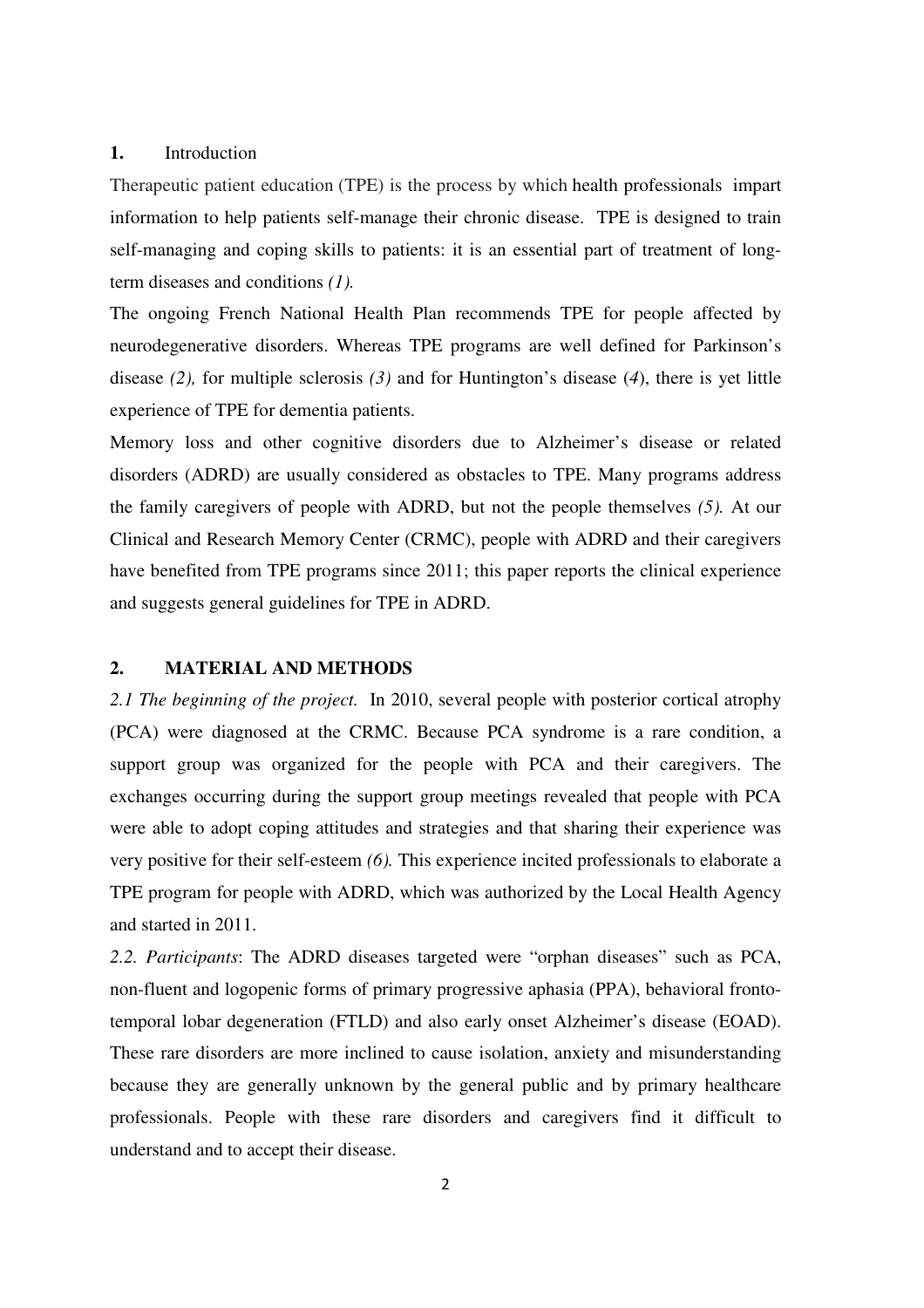People with these ADRDs were pre-selected from the CRMC outpatient file according to their diagnosis, using the criteria defined by the Diagnostic and Statistical Manual of Mental Disorders (DSM–5). For each person with ADRD, the main family caregiver was included in the TPE program.

People with ADRD who did not acknowledge their disease because of pronounced anosognosia or denial were not included in the program. People with ADRD who were not able to give their written consent because of their cognitive deterioration were also excluded from TPE. In these cases of non-inclusion, a family support program was offered to their caregivers. In some cases, people with ADRD and their caregivers did not wish to participate because of the distance from their home to the CRMC or because they felt constrained by the TPE program schedule.

*2.3. TPE groups*: Preselected people with ADRD and their family caregivers were informed about the TPE program during follow-up at the CRMC. Those interested were interviewed by one of the neuropsychologists who gave detailed information about the program and collected written consent. The neuropsychologist then established for each participant (person with ADRD and caregiver separately) an individual educational needs assessment describing the participant's objectives for TPE (figure 1).

Thus, groups of people suffering from the same ADRD (or the same syndrome), with similar degrees of cognitive deterioration, accompanied by one or two family caregivers, were formed; groups did not exceed 15 participants.

*2.4. The TPE professional team*: The ADRD TPE program was coordinated by a specialized neurologist of the CRMC. During a TPE session, one of the neuropsychologists of the team became the referent for the group: this professional conducted the initial and final assessments and was present at every meeting. At least two professionals of the TPE team were present at every meeting conducted by the referent neuropsychologist: the neurologist, the nurse or other psychologists of the CRMC. All the professionals of the team had been trained for TPE. Other professionals such as social workers or speech therapists were invited for special meetings when needed.

*2.5. The TPE sessions*: Separate sessions were designed for each ADRD: PCA, PPA, FTLD and EOAD. The sessions consisted of eight monthly meetings (Table 1) with the referent neuropsychologist and one or more other member of the TPE team. A light snack was offered at the beginning and the end of each meeting to help the participants feel welcome and relaxed.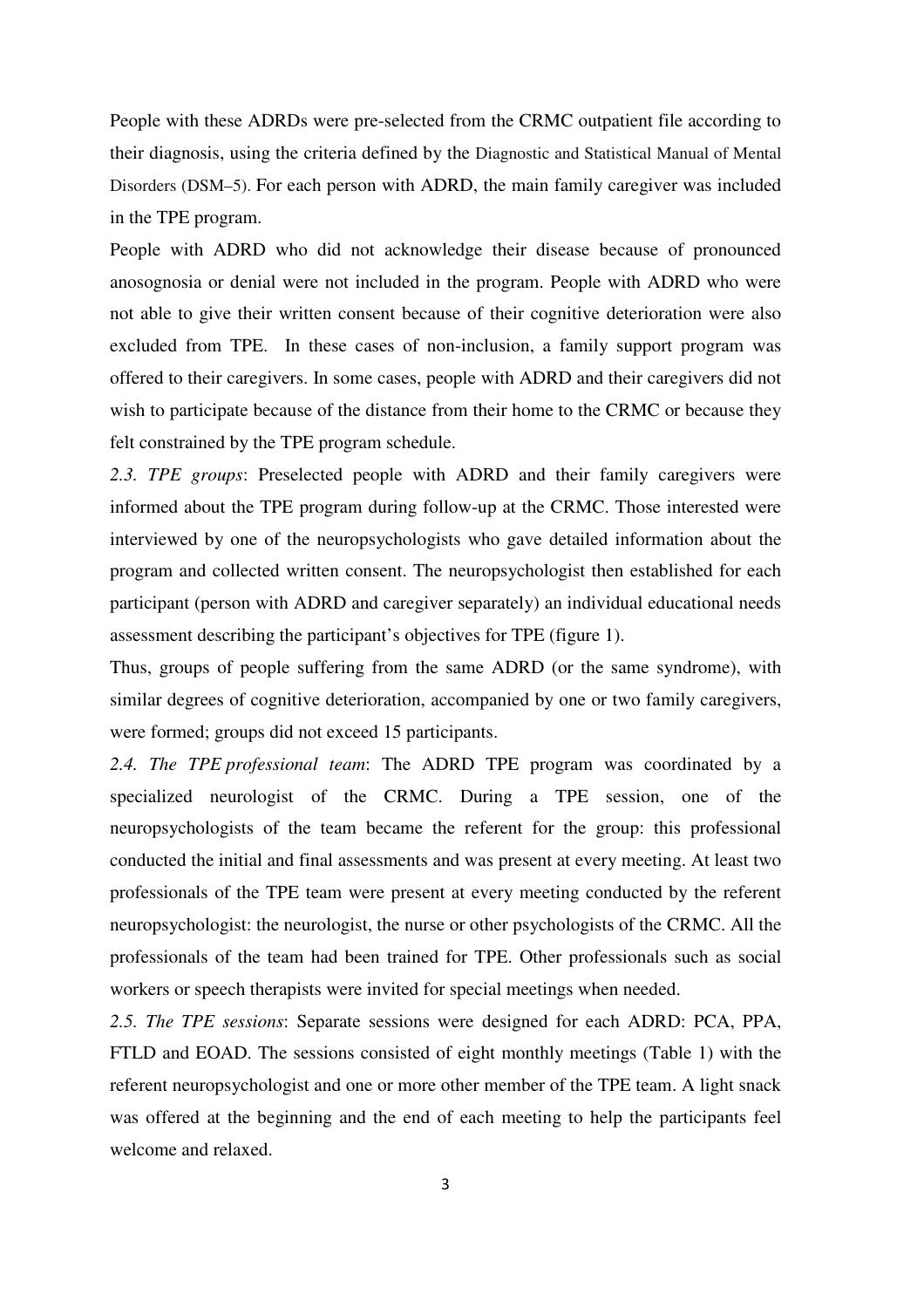The first meeting was always dedicated to introducing the program as well as all the professionals of the TPE team and all the participants. It was important to create group cohesion and reduce the stress by underlining common points among the participants. The next meetings were dedicated to explaining the effect of the disease on the brain, and the symptoms and changes due to the disease. As the meetings went, participants were encouraged to discuss their own difficulties and ask their questions in an open manner. Most meetings were designed for the people with ADRD and their caregivers together. Only during the meeting about *"Feelings about ADRD"* were people with ADRD and caregivers separated to express their feelings freely, and then reunited at the end. Active learning methods were used and the contents were adjusted according to the participants' needs on the basis of continuous assessment.

*2.6. Evaluation:* To evaluate the impact of TPE on the people with ADRD and the caregivers, three types of tools were used: quantitative evaluation by standardized scales filled out before and after TPE, qualitative evaluation and educative evaluation.

For quantitative evaluation, the standardized scales used were the Hospital Anxiety and Depression scale (HAD) (7), the Quality of Life in Alzheimer's Disease scale (QOL-AD) (8), and the Zarit Burden Inventory version 22 items (ZBI-22) (9, 10). Qualitative evaluation was based on attendance and a Satisfaction Questionnaire SQ filled out by the participants at the end of the session. Educative evaluation was based on interviews comparing the individual needs assessment before and after TPE.

Socio-demographic characteristics of participants were described by frequencies and percentages for qualitative variables and by means and standard deviation for continuous variables. To compare quantitative variables between before and after TPE on continuous data (HAD scores, QOL-AD scores, ZBI-22 scores), paired samples Wilcoxon tests were used. All analyses were performed using SPSS for Windows 25.0 (IBM Corp., Armonk, NY, USA). Level of significance was P value  $\leq 0.05$ .

#### **3. RESULTS**

*3.1: TPE activity:* From 2011 to 2017, twelve sessions of the ADRD TPE program took place. Three sessions were dedicated to PPA, one session was dedicated to PCA, four sessions were dedicated to FTLD and four sessions were dedicated to EOAD (Table 2). *3.1.1: Population:* A total of 105 people (52 people with ADRD and 53 family caregivers) participated in the ADRD TPE program from 2011 to 2017. Globally, the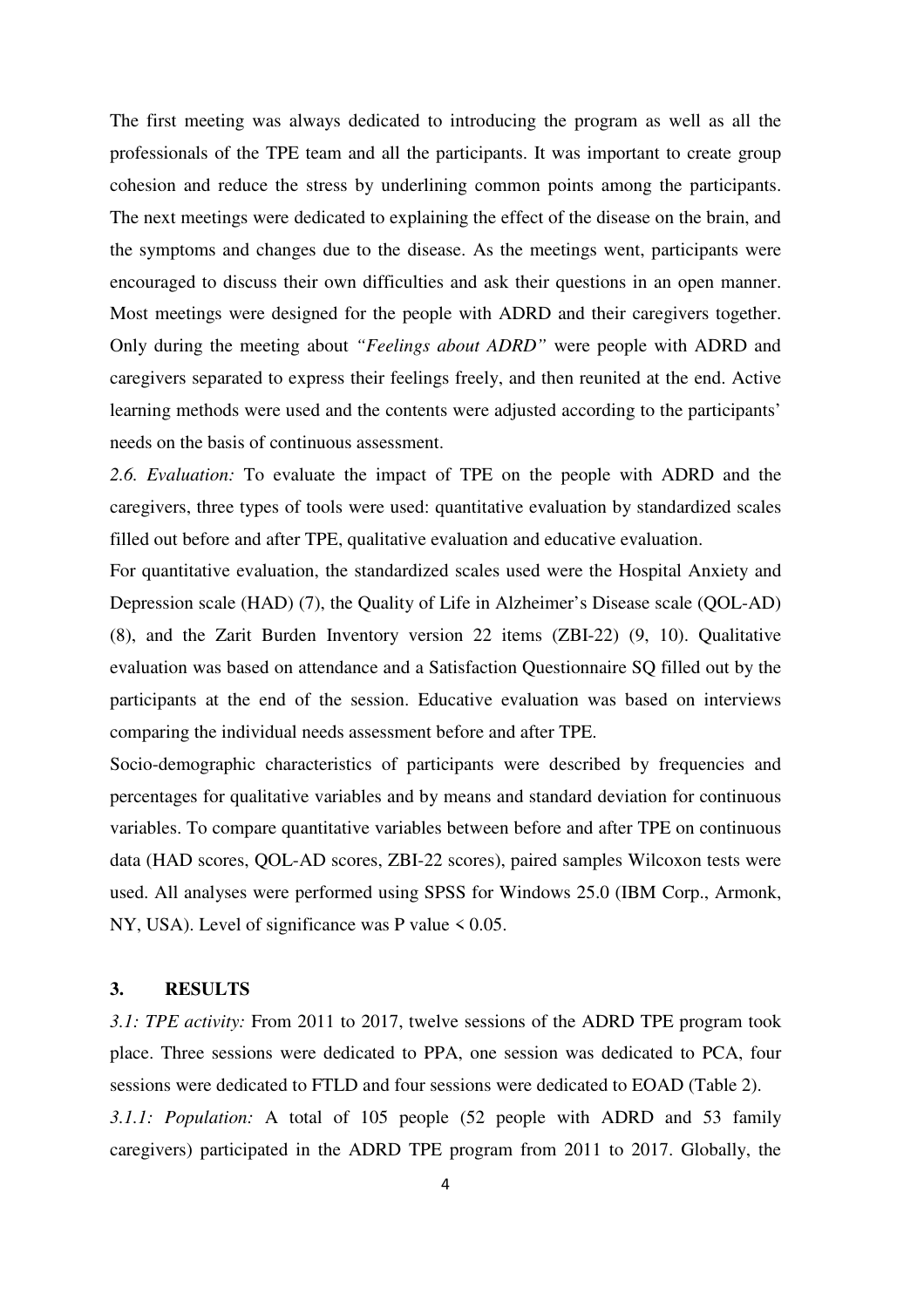people with ADRD were aged from 45 to 80 years old with a mean age of 65.5 years. The PPA group was the oldest, on average 70.3 years old (59 to 80), whereas the EOAD was the youngest, on average 62.4 years old (52 to 66). The FTLD group was on average 66.1 years old (45 to 79); the PCA group was on average 64.5 years old (51 to 77). The people with ADRD were more often men than women (30 men versus 22 women). Only the EOAD group presented more women than men (11 versus 7).

Different socio-cultural backgrounds were represented amongst people with ADRD: 49% had elementary or secondary school education (level one = 6 to 9 years of schooling), 33% had completed secondary school (level two = 9 to 12 years) and 18% had university education (level three = over 12 years). The EOAD group was the less educated (61%) level one; 22% level two; 17% level three), versus the FTLD group that was the most educated (38% level one; 31% level two; 31% level three).

Fifteen people with ADRD were working at the time of diagnosis of their ADRD (3 PPA, 2 PCA, 3 FTLD, and 7 EOAD); they all had stopped working at the time of TPE. Three people with ADRD had children living at home at the time of diagnosis (2 EOAD and 1 FTLD) and during TPE. All the people with ADRD were accompanied by their spouses and for one person, a second caregiver that was a child. Eighteen of the caregivers were working during the time of the TPE sessions.

*3.1.2: Stages of ADRD:* The delay between the first symptoms and the diagnosis was three years on average, with a wide range varying from less than one year to 13 years. The delay between the diagnosis and the TPE program was 1 to 4 years; in several cases, the TPE program took place the year the diagnosis was established. The average Mini-Mental State score was 18/30 for the EOAD groups (5/30 to 28/30), 23/30 for the FTLD groups (18/30 to 27/30). In the PPA groups, Mini-Mental State scores varied widely, from 2/30 to 28/30 depending on the severity of aphasia.

*3.2: Individual educational assessment* 

The assessment was performed before TPE, individually for the people with ADRD based on an interview and questionnaires. The caregivers were also assessed individually with the same tools. During the interviews, the participants expressed spontaneously their needs and requests, whereas questionnaires were used to collect data on predetermined information items.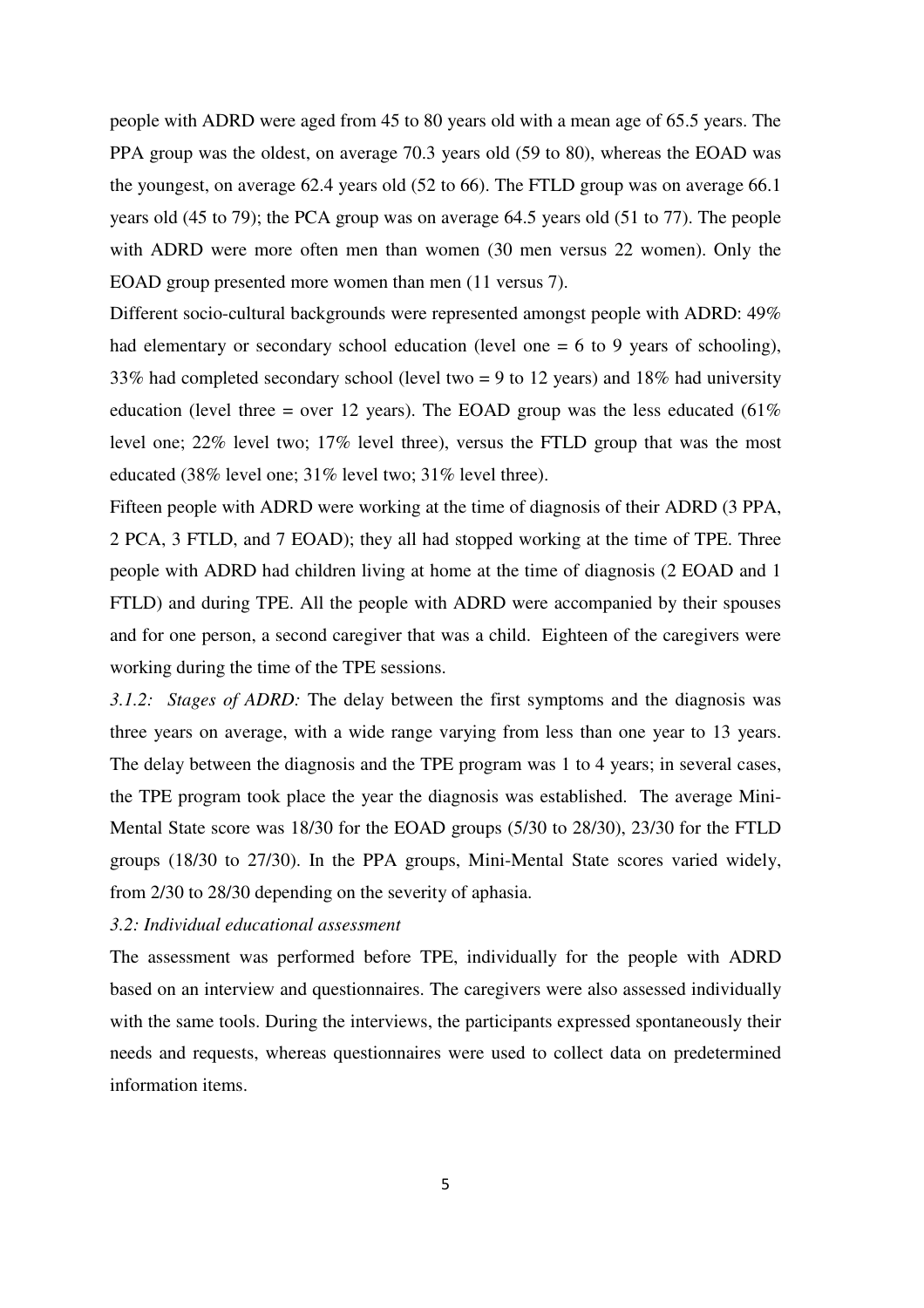The assessment of individual educational needs was used as baseline to guide the TPE program and at the end of the program to determine whether the participant's skills had progressed. Each participant could express one or more requests (Figure 2).

Family caregivers generally expressed more requests than people with ADRD, who could have reduced capacities to express themselves due to their disorders. *"Understand the disease and its consequences",* as well as "*Maintain good relationships"*, especially with their spouse, were the main requests of people with ADRD (45% and 42% respectively) and of the family caregivers (60% and 76%). *"Adapt lifestyle"* (76% caregivers, 27% people with ADRD) and *"Prevent complications"* (60% caregivers, 36% people with ADRD) were mainly requested by caregivers. Spontaneously, participants expressed less requests about "*Getting help and support"* (41% caregivers, 24% people with ADRD), about *"Managing situations"* (38% caregivers, 21% people with ADRD) or about *"Communication*" (38% caregivers, 15% people with ADRD): referring to their experience, the TPE professionals introduced these themes into the program.

#### *3.3. Evaluation*

Quantitative evaluation using standardized tests before the TPE program proved stressful for the people with ADRD and the caregivers, and after the TPE program, symptoms of ADRD had progressed. 85 participants (81%) filled out the scales (42 people with ADRD and 43 caregivers); only 26 participants (10 people with ADRD and 16 caregivers) succeeded in completing correctly all the scales before and after TPE (Figure 3).

Before TPE, HAD scales  $(N= 62)$  showed average levels of anxiety and low depression levels in both people with ADRD (8.2  $\pm$  4.7 anxiety and 6.2  $\pm$  3.2 depression) and caregivers (9.0  $\pm$  5.1 anxiety and 6.6  $\pm$  4.2 depression); after TPE (N = 26) there were no significant changes in HAD scales in people with ADRD ( $p=0.31$  and  $p=0.88$ ) or in caregivers  $(p=0.17$  and  $p=0.12$ ) even though the symptoms and the disorders had progressed.

Quality of life (QOL-AD) before TPE ( $N = 46$ ) was similar for people with ADRD and caregivers (35  $\pm$  4.3 and 32.7  $\pm$  5.5). After TPE (N = 29), quality of life had decreased significantly for caregivers (32.7  $\pm$  5.5 reduced to 29.7  $\pm$  5.4; p = 0.04), especially concerning their financial situation (*item 12*:  $2.8 \pm 0.68$  reduced to  $2.3 \pm 0.94$ ; p = 0.04), whereas quality of life did not change for people with ADRD (35.4  $\pm$  4.3 to 35.2  $\pm$  6.1; p  $= 0.69$ ).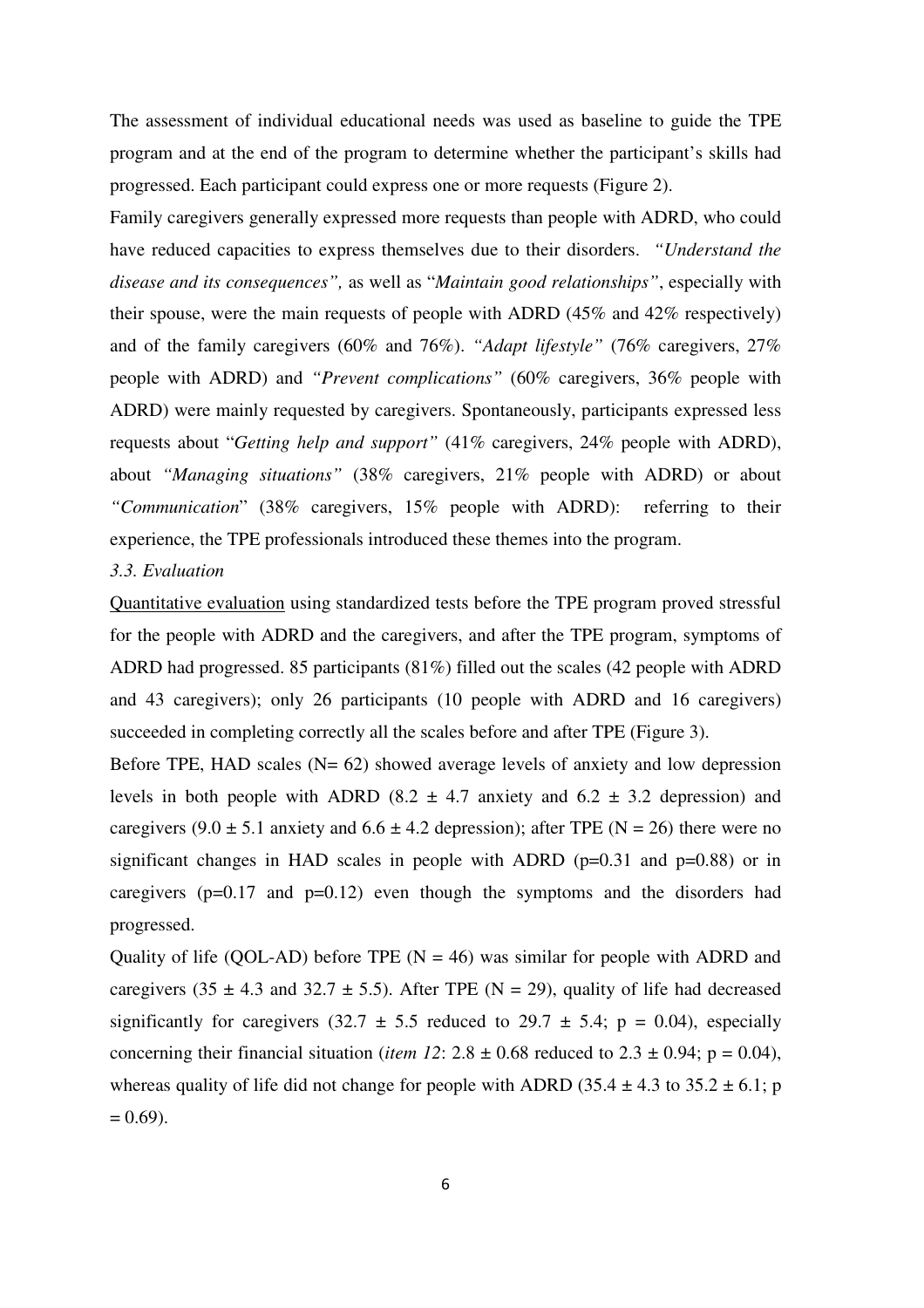Before TPE, caregivers ( $N = 32$ ) expressed a mild burden (ZBI-22 = 35); after TPE ( $N =$ 16), burden was similar except for the item *"Do you feel that you will be unable to take care of your relative much longer?*" which had a tendency to decrease (p=0.05).

Qualitative evaluation was performed by following attendance and participation during the TPE session and by a Satisfaction Questionnaire completed at the end of the session TPE by the participants.

Attendance was incomplete for eight people with ADRD and their nine caregivers (16%) for different reasons. Two couples did not wish to continue after the first meeting, so follow-up was continued individually. Five couples discontinued TPE because the person with ADRD was admitted to a nursing-home during the session. One couple interrupted TPE because the person with ADRD developed breast cancer that needed urgent treatment. In another case, the caregiver interrupted TPE because of stroke, but the person with ADRD continued to participate.

Participation evolved during the TPE session. There was always an important emotional strain during the first meeting, when the people with ADRD and their caregivers discovered other people living with the same disease. It was important to let them all express themselves. The meeting concluded with an outline of the similarities between people with ADRD, between caregivers, and between all participants to help create cohesion in the group. As the session went on, the participants relaxed and began to look forward to seeing each other from one meeting to another. Friendships were formed and some couples exchanged phone numbers and continued to see each other once the TPE session was over.

The Satisfaction Questionnaire revealed that one of the strong points of the TPE program was meeting other people with ADRD and caregivers living with the same disease. The participants also reported better understanding of the disease and its consequences, and better knowledge about help and support systems.

Educative evaluation: An interview at the end of the TPE session took place individually for people with ADRD and for family caregivers with their referent neuropsychologist. The evaluation for people with ADRD's mainly showed progress in *"Understanding the disease",* and in *"Maintaining a good relationship"*. For caregivers, progress was noted in all requests, even those not expressed spontaneously, such as *"Getting Help and Support"* and *"Communication".*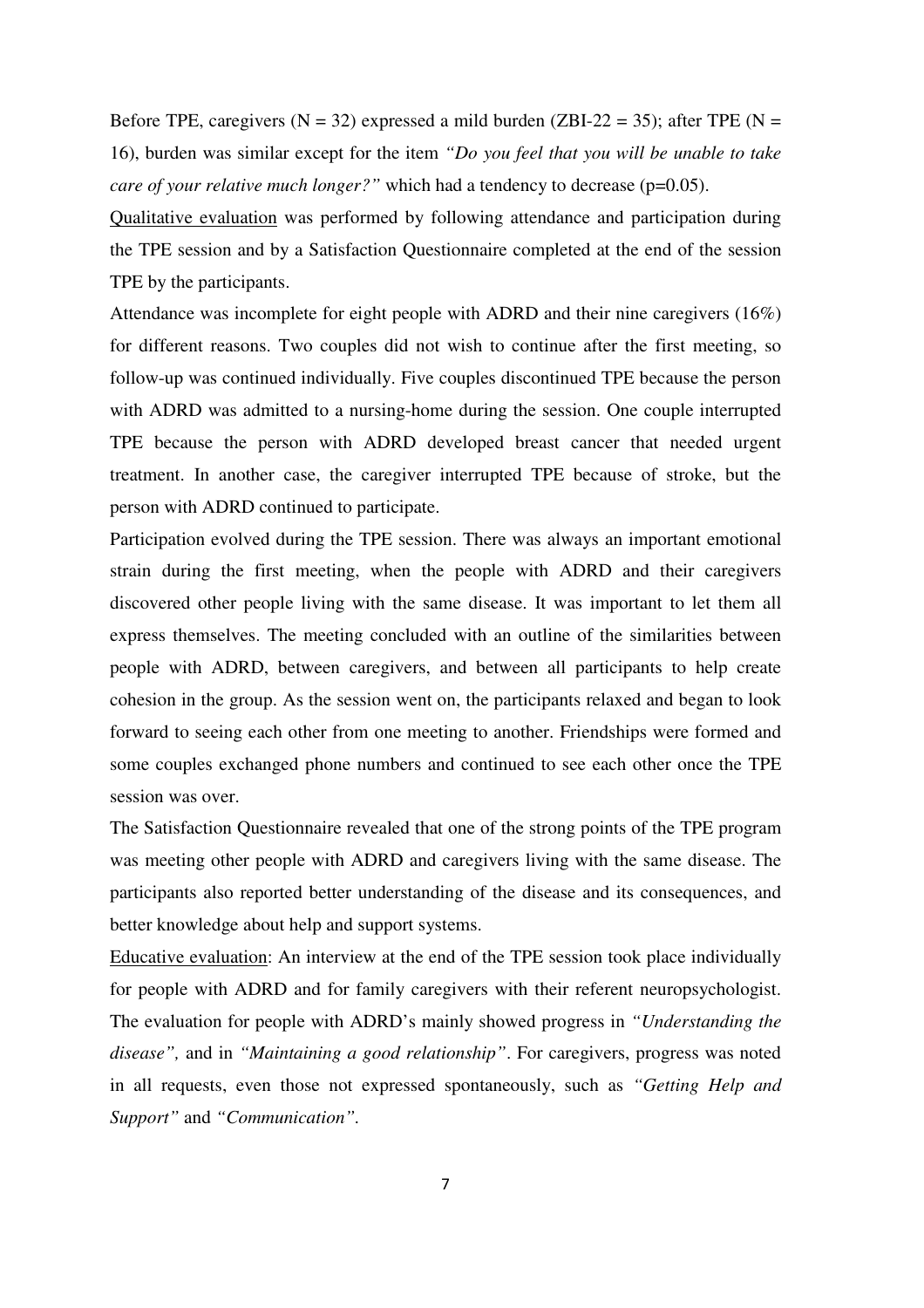#### **4. Discussion:**

People with ADRD are most often discredited because of cognitive decline, and the caregiver becomes the main discussion partner for professionals. Many programs and other facilities have been conceived and organized to help caregivers, the common belief being that when the caregiver gets support, the person with ADRD is indirectly getting care and "being better/not getting worse", especially when behavioral symptoms occur *(5).* Participation of people with ADRD in these interventions is generally found to be beneficial *(11).* TPE is different from psychosocial interventions because the person with ADRD is the center of attention, and the objective is not so much to stimulate his/her capacities rather than to give the opportunity to learn about his/her disease and to adapt to the situation. TPE aims to enable people with chronic disease to acquire and maintain abilities to optimally manage their lives with their disease. It is therefore a patientcentered continuous process: it includes organized awareness, information, self-care learning and psychosocial support regarding the different aspects such as the disease, prescribed treatment and care, organizational information, and behavior related to health and illness *(1).*

Following progress in biomarkers, ADRD diagnosis can be performed in very early stages of the disease, where people with ADRD usually have preserved capacities to participate in discussions and decisions. It is then very important to offer TPE, so that they can understand and accept the disease and its consequences, and learn to manage their lives with the disease as long as they can. This early stage is also favorable for professionals to inform people with ADRD and know about their decisions for the future, as well as to get their consent for research *(12).* 

The participation of the main caregiver in the TPE program is necessary because the relationship between the person with ADRD and the caregiver is the core part of their life, and maintaining the quality of this relationship is one of their main concerns (Figure 2). In several cases, the TPE professionals realized that the disease had never been discussed in the family circle, and so TPE meetings were opportunities for the person with ADRD and their caregiver to exchange about their feelings. Finally, as the disease progressed, the caregiver progressively had to take on more activities and responsibilities: TPE allows the caregiver to be armed for this eventuality, and to be aware of the person with ADRD's wishes.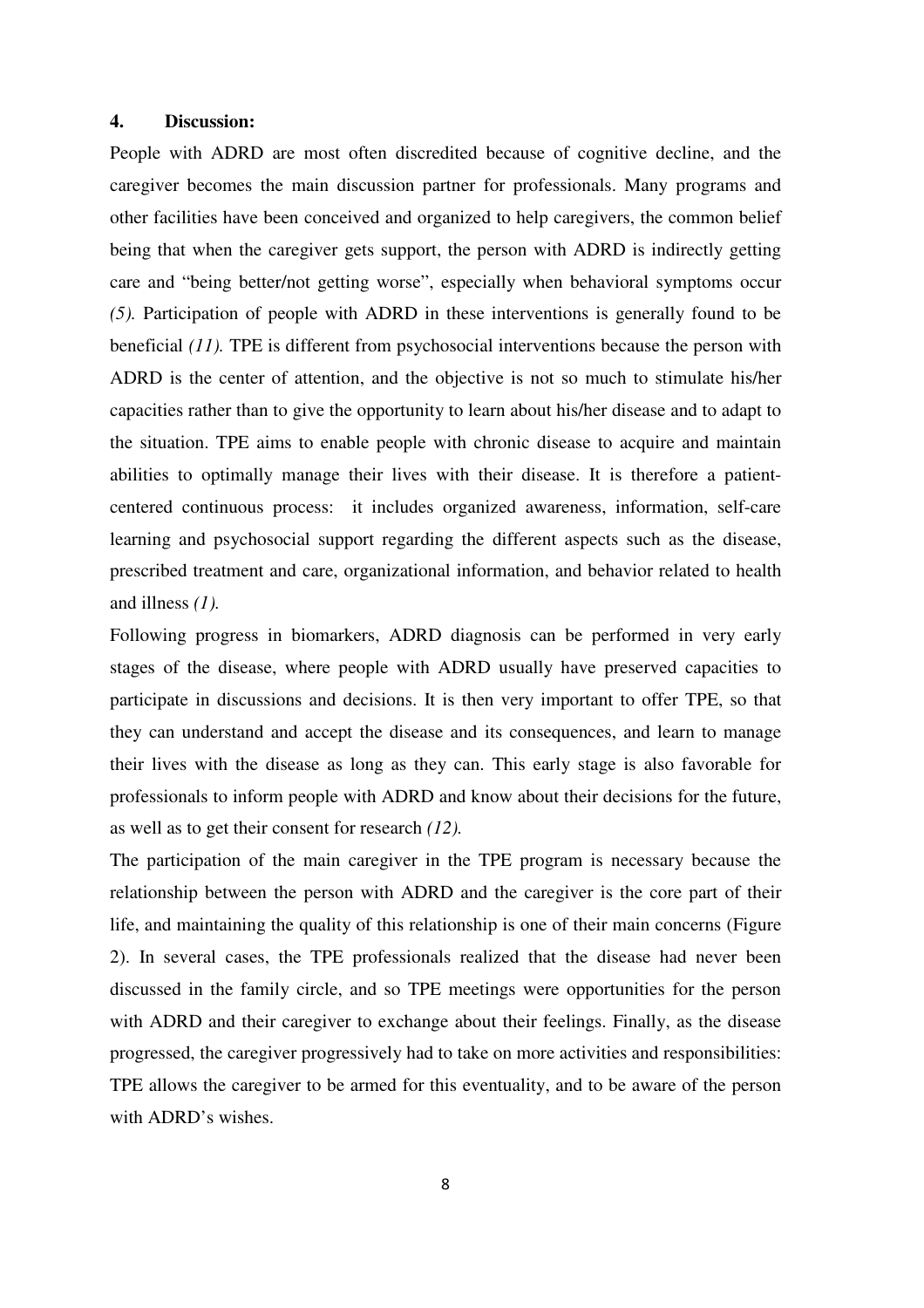It is interesting to note that people with different types of ADRD benefited from TPE. The first sessions (2011-2013) were designed for groups of people with focal deficits due to PPA or PCA. Since 2014, the TPE team developed sessions adapted to people with EOAD, who usually have very good insight about their situation and many questions to ask at the beginning of their disease. TPE in advanced stages can still be profitable to people with EOAD and their family caregivers, thanks to preserved social skills that allow good participation, which is very important for self-esteem. For people with FTLD, the TPE team was worried about behavior problems, so in 2014 the first FTLD session was designed with separate meetings for caregivers and for patients. As soon as the first meeting started, it became obvious that people with FTLD wanted to be with their caregivers. Moreover, their behavior problems did not disrupt the TPE meetings: people with FTLD suffering from apathy benefited from the stimulation and those with disinhibition brought a welcome sense of humor to the meetings. Since 2015, the TPE meetings address the people with FTLD and their caregivers together.

Initial levels of anxiety and depression were low in the study population. After TPE levels of anxiety and depression did not increase even though the people with ADRD's disorders had progressed with time, so TPE probably had a favorable effect on preventing anxiety and depression in both people with ARDR and their caregivers. While quality of life has been reported to increase following TPE *(13),* this was not the case in our experience. Indeed, the caregivers' quality of life decreased significantly, mainly because of financial worries (item 12). The tendency to decrease the burden in the item ZBI-22 *"Do you feel that you will be unable to take care of your relative much longer*?" may reflect better self confidence of the caregivers, which is an interesting outcome for TPE. Recommendations in TPE practice (1) consider that individual educative assessment before and after TPE is the best measure of the effect of TPE. In this experience, general satisfaction of the participants was very good. After TPE, participants reported better understanding of the disease and its consequences as well as new professional and/or friendly contacts for further help.

Sessions of TPE are composed of scheduled meetings with planned progressive themes. From the requests expressed by people with ADRD and the caregivers at initial assessment (Table 2*),* the TPE team developed the targets for TPE in ADRD (Table 3). These targets can be used for people with ADRD and for their caregivers. The delay between the meetings is useful to let people with ADRD and caregivers try new attitudes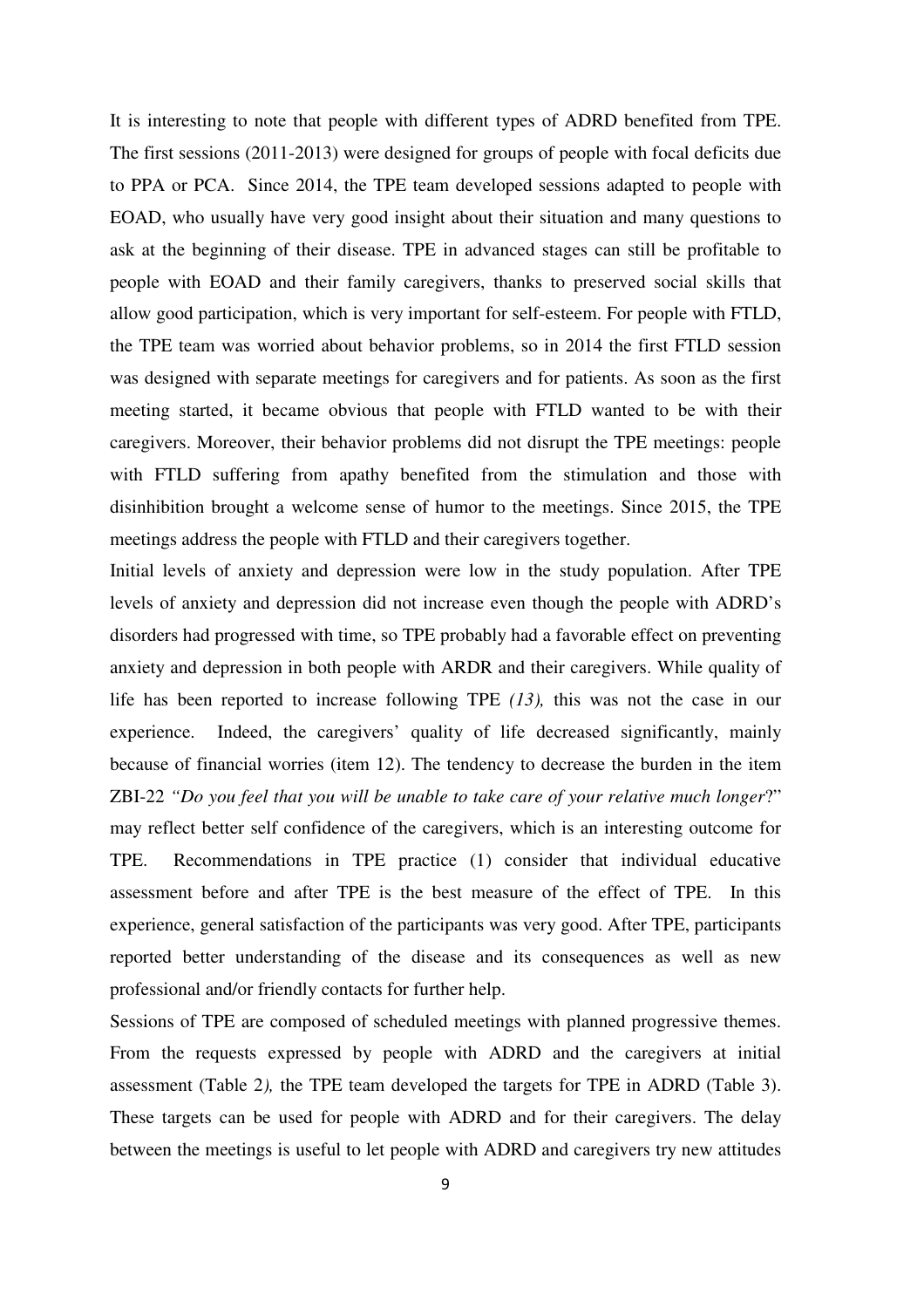or actions. However this experience showed that as the disease progresses, people with ADRD and caregivers tend to drop out or are unable to participate. Our revised TPE program is shortened to six sessions (Table 4). Successful TPE for people with ADRD is a question of good timing: not too late, not too long.

#### **5. Strength and weakness**:

This report is an original clinical experience that addressed a significant number of cases of rare pathologies, recruited over the years by a single CRMC. Moreover, in absence of curative medication there is increasing interest in studies about non-pharmaceutical care of people with ADRD and their caregivers. Even though authorization by an ethical committee was not obtained (because not mandatory at the time), ethical considerations were met because written consent was collected from all participants, people with ADRD and caregivers.

One of the limits of this experience is the absence of a control group, because it is difficult to organize in rare pathologies, and because the people with ADRD who refused to participate were considered clinically different from those included due to more pronounced anosognosia. The main weakness of this clinical experience is linked to the few measures completed before and after the TPE program, due mainly to progressive worsening of symptoms that is the characteristic feature of ADRD: because of this, the TPE team decided to reduce the number of meetings from eight to six.

#### **6. Conclusions**

TPE is designed to help patients with chronic disease and their families to understand the disease, manage their situation and cooperate with healthcare providers, so they can maintain or improve their quality of life. The ongoing experience of TPE at the CRMC demonstrates that TPE is possible to achieve for people with a wide variety of ADRDs and their family caregivers, especially in early stages of the disease. TPE can prevent anxiety and depression in people with ADRD and in caregivers, and may reduce the burden of caregivers. The general guidelines outlined in this paper should help more professionals engage in this activity and offer TPE to people with ADRD as soon as they are diagnosed. Because there is currently no curative treatment for ADRD, TPE is an ethical necessity. As more memory centers engage in TPE, it would be very interesting to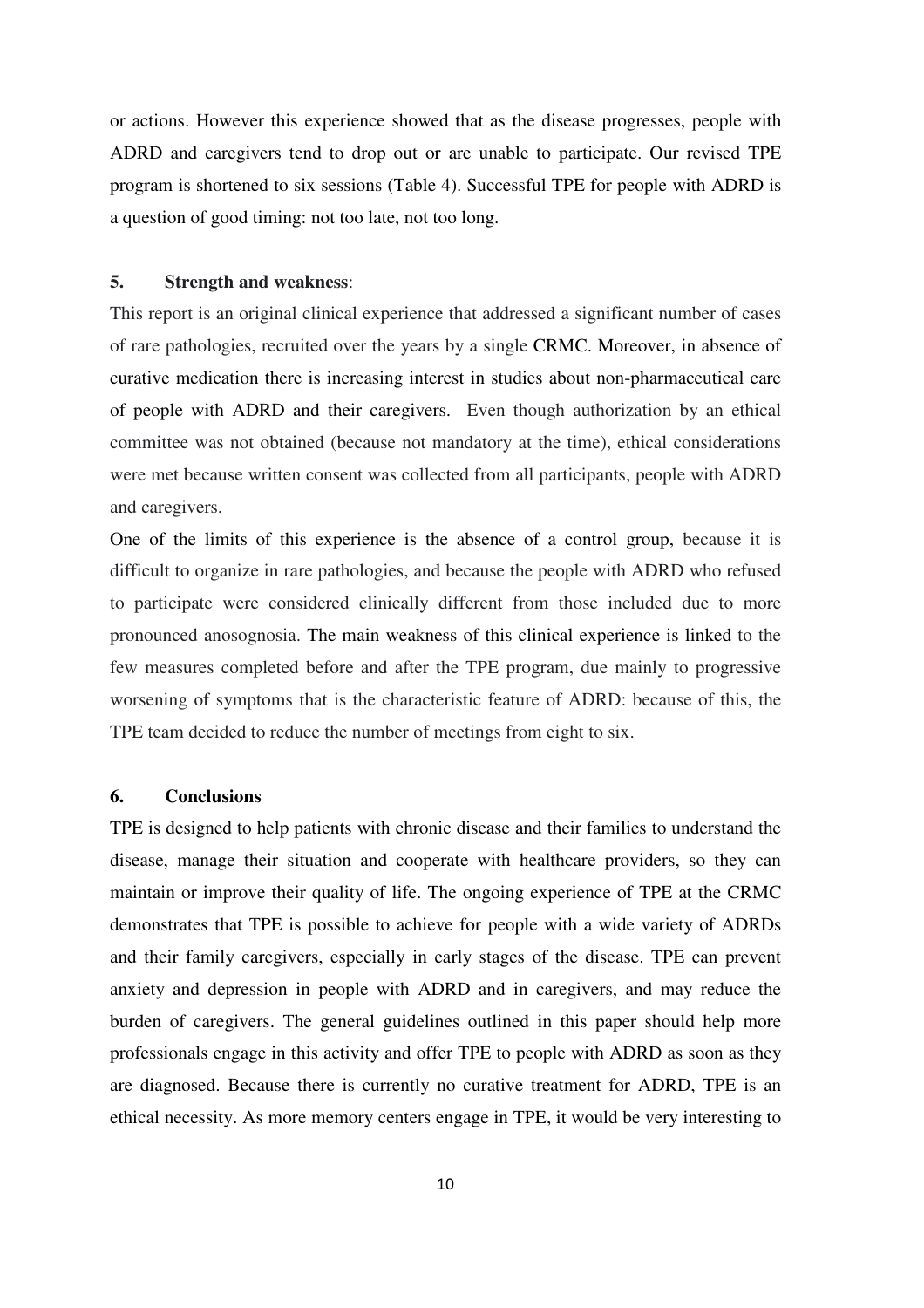conduct a multiple-center study to increase the power of the experience and define the best indicators and the best methods for TPE for people with ADRD and their caregivers.

#### **Disclosure of interest**

The authors declare no conflict of interest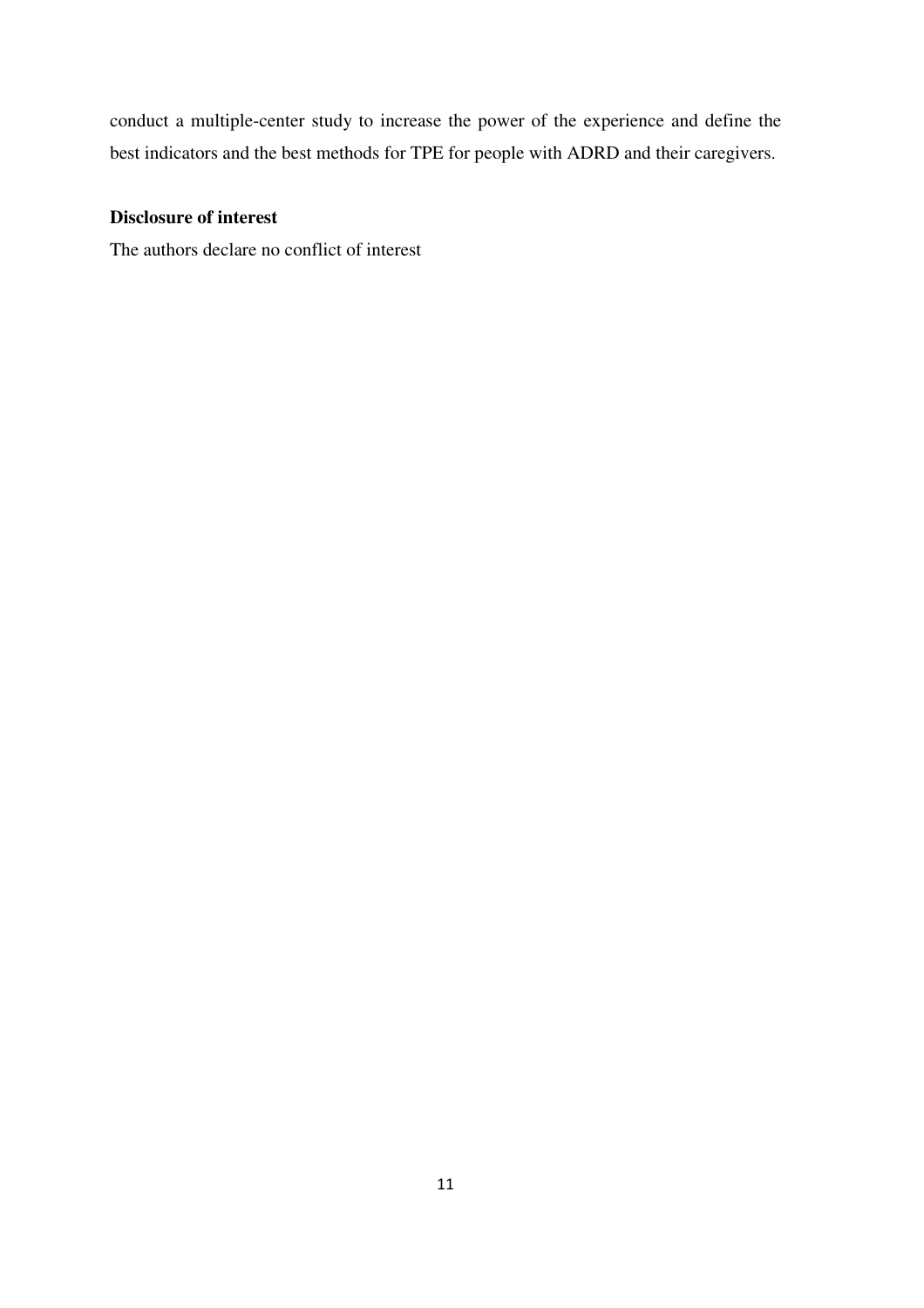References:

1/ Educational handbook for health personnel. Geneva, WHO, 1998, 6th ed.

2) Ory Magne F, Arcari C, Canivet C, Sarrail M, Fabre MH, Mohara C, Brefel Courbon C. A therapeutic educational program in Parkinson's disease: ETPARK. Rev Neurol (Paris). 2014 Feb; 170(2):128- 33. Matched ISSN : 0035-3787

3) Wendebourg MJ, Feddersen LK, Lau S, Köpke S, Moss-Morris R, Heesen C, Pöttgen J. Development and Feasibility of an Evidence-Based Patient Education Program for Managing Fatigue in Multiple Sclerosis: The "Fatigue Management in MS" Program (FatiMa). Int J MS Care. 2016; 18(3):129-37. Matched ISSN : 12 1537-2073

4) A'Campo LE, Spliethoff-Kamminga NG, Roos RAJ. The Patient Education Program for Huntington's Disease (PEP-HD). Huntingtons Dis. 2012; 1(1):47-56.

5) de Rotrou J, Cantegreil I, Faucounau V, Wenisch E, Chausson C, Jegou D, Grabar S, Rigaud AS. Do patients diagnosed with Alzheimer's disease benefit from a psycho-educational programme for family caregivers? A randomised controlled study. Int J Geriatr Psychiatry. 2011; 26(8):833- 42. Matched ISSN : 0885-6230

6) Videaud H, Torny F, Cartz-Piver L, Deschamps-Vergara N, Couratier P. Impact of drug-free care in posterior cortical atrophy: Preliminary experience with a psycho-educative program. Rev Neurol (Paris). 2012; 168(11):861-7. Matched ISSN : 0035-3787.

7) Zigmond A.S., Snaith R.P. The Hospital Anxiety and Depression Scale. Acta Psychiatr. Scand., 1983, 67, 361-370. Matched ISSN : 0001-690X.

8) Logsdon RG, Gibbons LE, McCurry SM, Teri L. Assessing quality of life in older adults with cognitive impairment. Psychosomatic medicine 2002; 64(3):510-9. Matched ISSN : 0033-3174

9) Zarit SH, Reever KE, Bach-Peterson J. Relatives of the Impaired Elderly: Correlates of Feelings of Burden. Gerontologist. 1980; 20(6):649-55. Matched ISSN : 0016-9013

10) Hébert, R., Bravo, G., Préville, M. (2000). Reliability, validity and reference values of the Zarit Burden Interview for assessing informal caregivers of community-dwelling older persons with dementia. Revue Canadienne du Vieillissement, 19(4), 494-507.

11) Gilhooly KJ, Gilhooly ML, Sullivan MP, McIntyre A, Wilson L, Harding E, Woodbridge R, Crutch S. A meta-review of stress, coping and interventions in dementia and dementia caregiving. BMC Geriatr. 2016 May 18; 16:106. Matched ISSN : 1471-2318

12) Gauthier S, Leuzy A, Racine E, Rosa-Neto P. Diagnosis and management of Alzheimer's disease: past, present and future ethical issues. Prog Neurobiol. 2013 Nov; 110:102-13. Matched ISSN : 0301-0082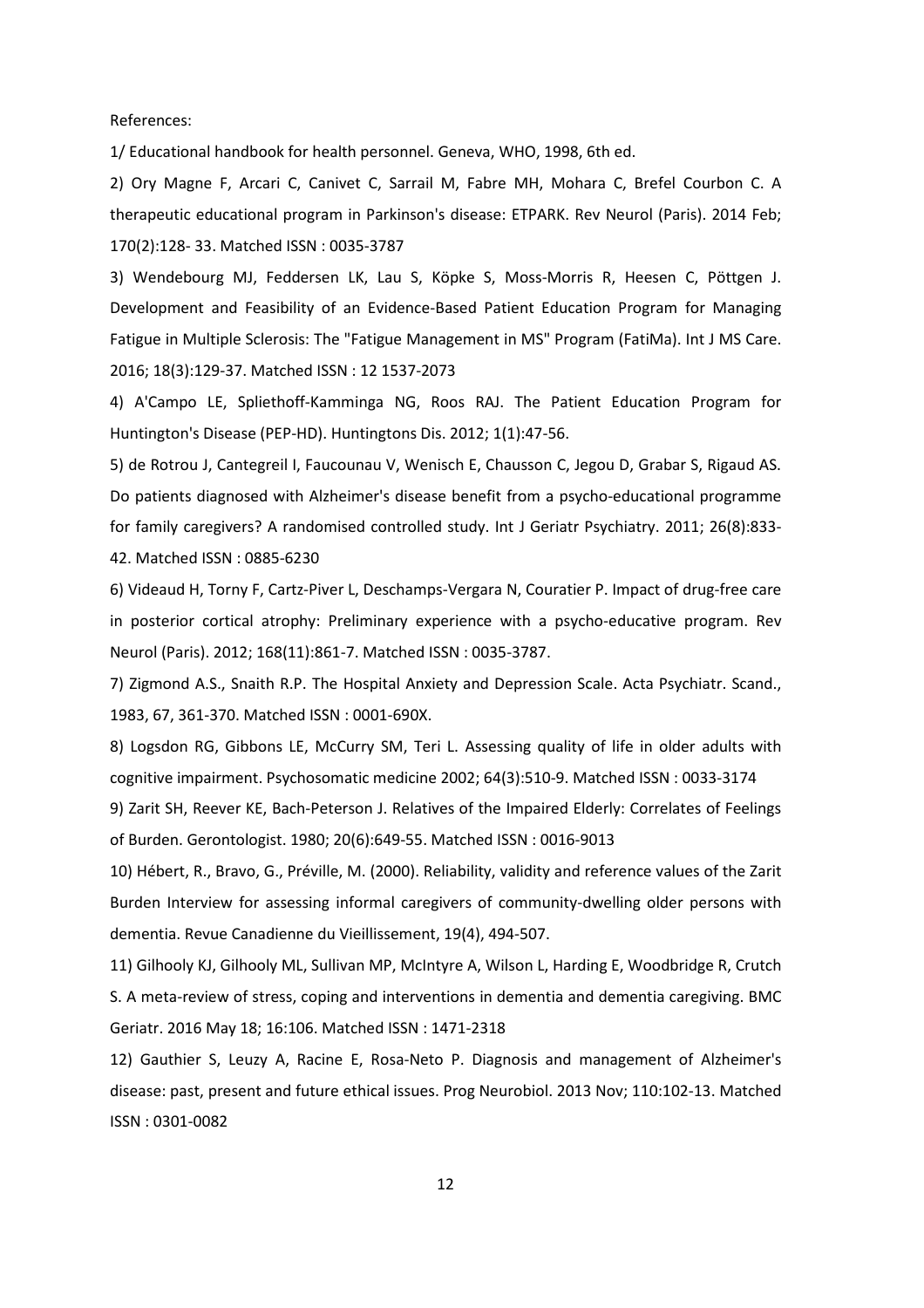13) Villars H, Dupuy C, Perrin A, Vellas B, Nourhashemi F. Impact of a therapeutic educational program on quality of life in Alzheimer's disease: results of a pilot study. J Alzheimers Dis. 2015; 43(1):167-76.; 64(3):510-9.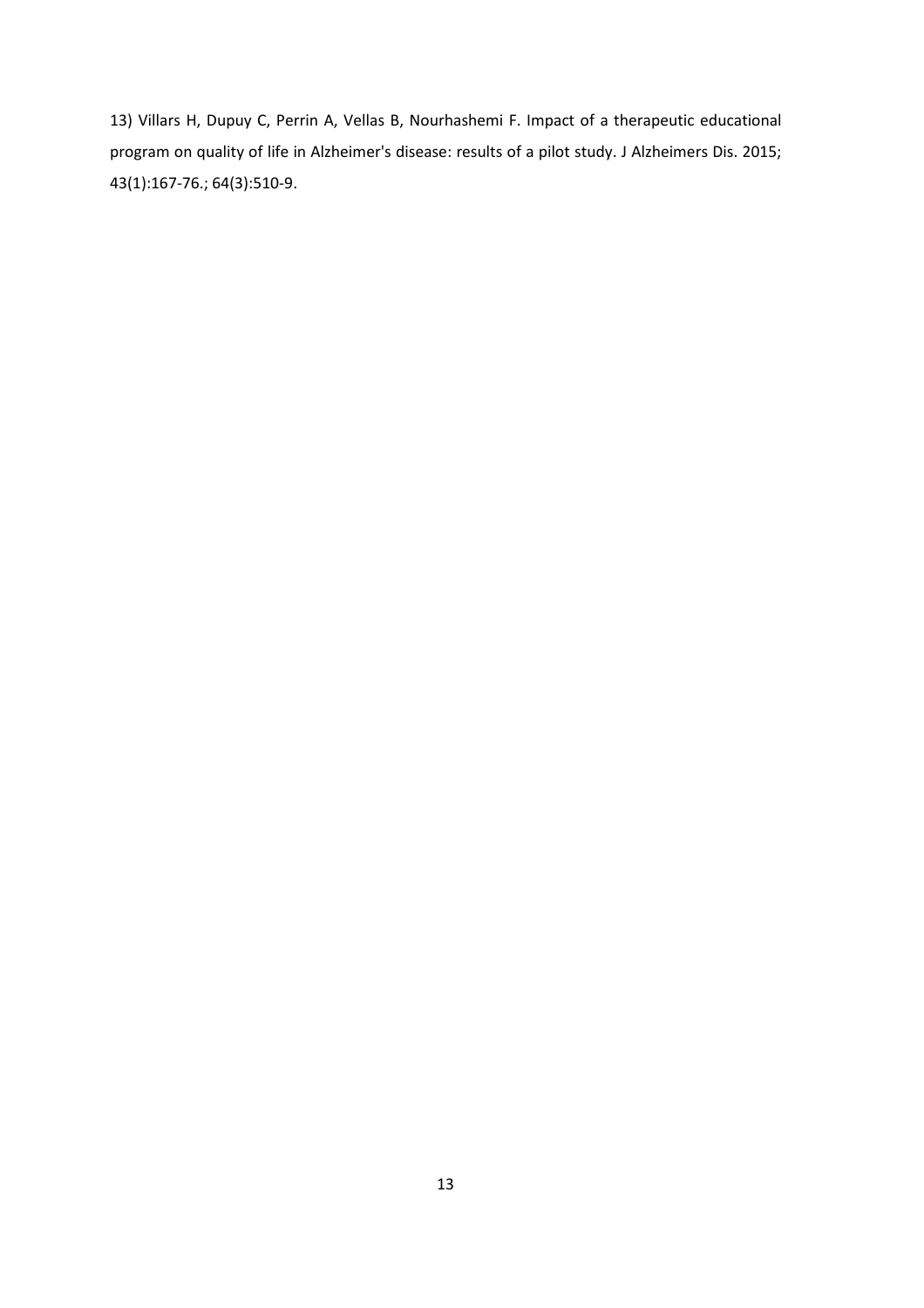

**Figure 1: Selection of TPE participants**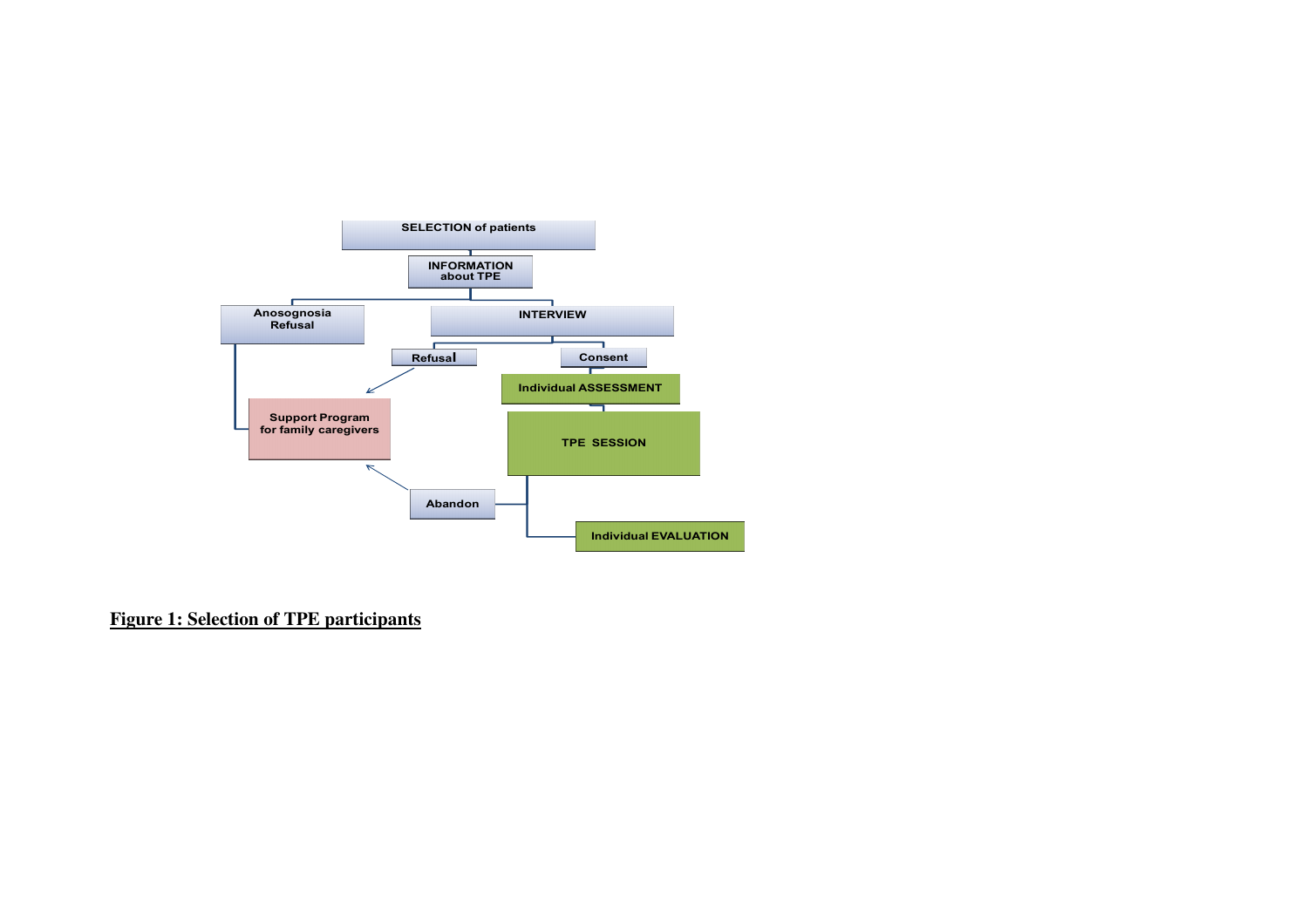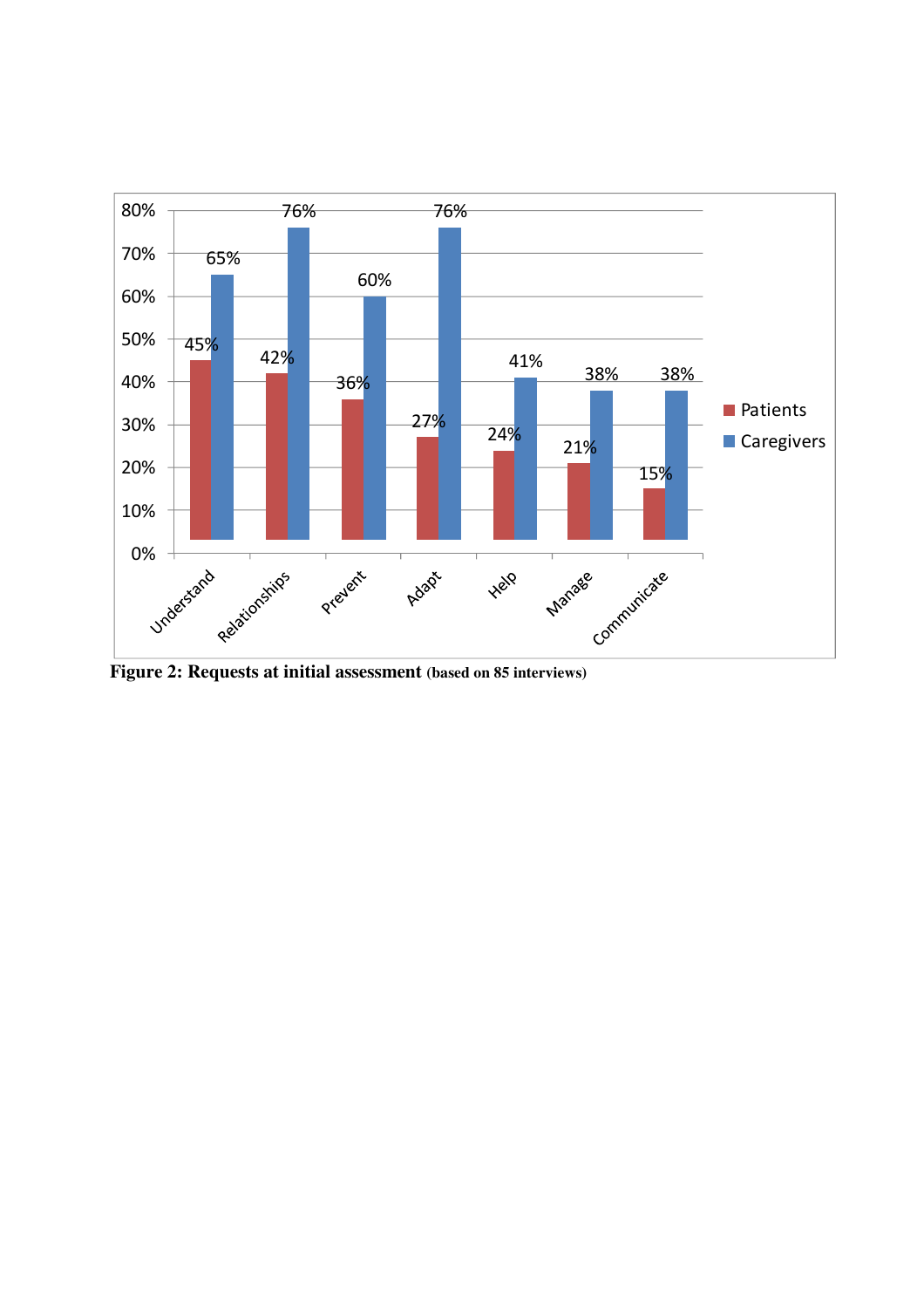

**Figure 3: Quantitative evaluation before and after TPE**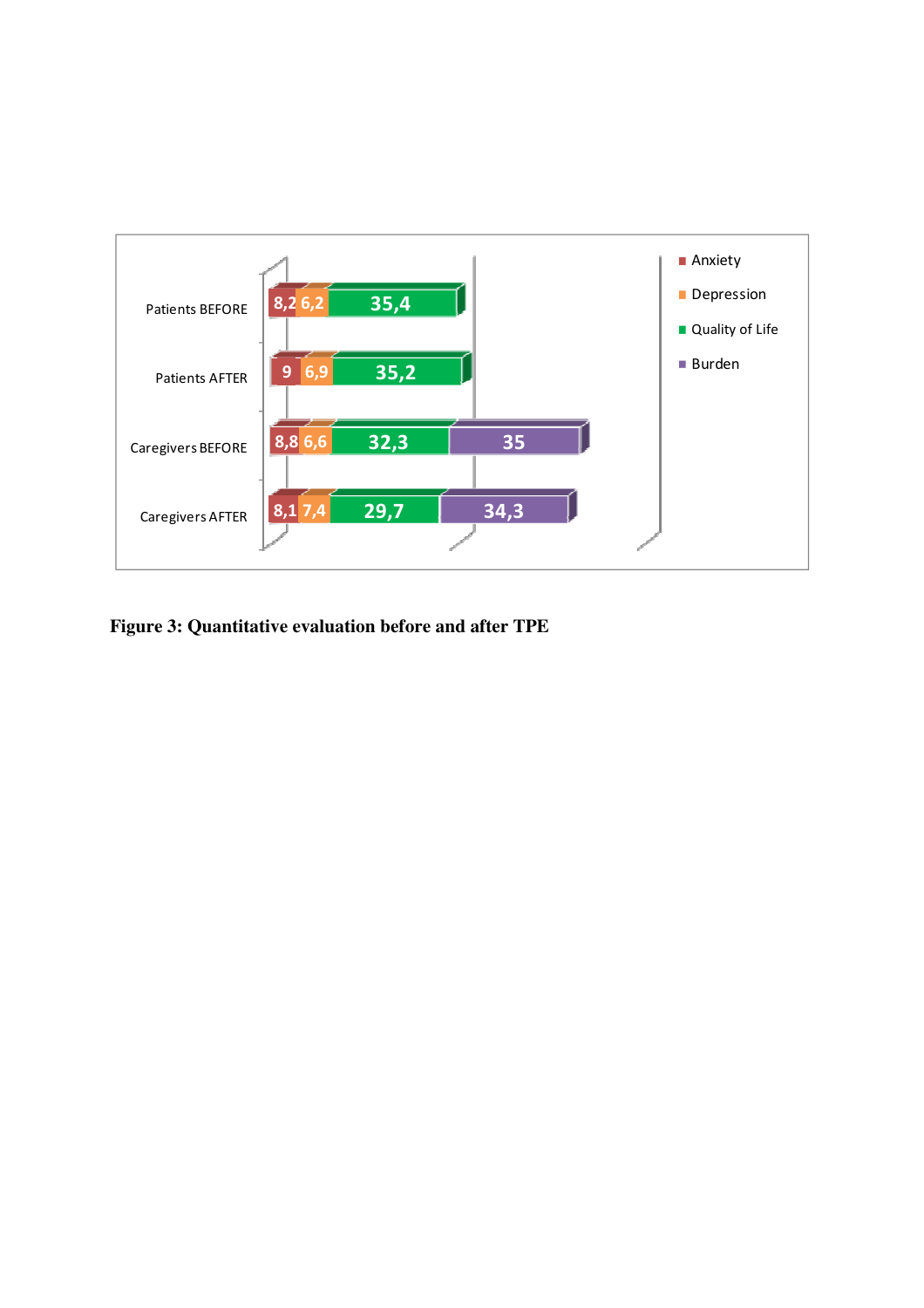#### **Table 1: General Framework of the ADRD TPE program**

| <b>MEETINGS</b>  | <b>THEME</b>                              | <b>SKILLS</b>                          | <b>PROFESSIONALS</b>                        |
|------------------|-------------------------------------------|----------------------------------------|---------------------------------------------|
|                  |                                           | <b>METHODS</b>                         |                                             |
| Individual       | Information and written consent           | <b>BASELINE EVALUATION</b>             | Neuropsychologist = reference of the group  |
| Interview        | Assessment of educational needs           | Standardized scales and Questionnaires |                                             |
| <b>Meeting 1</b> | <b>Introduction</b>                       | <b>CREATE GROUP COHESION</b>           | Neuropsychologist                           |
|                  |                                           |                                        | TPE team                                    |
|                  |                                           |                                        |                                             |
| <b>Meeting 2</b> | <b>ADRD</b> and the brain                 | UNDERSTAND- PREVENT                    | Neuropsychologist                           |
|                  |                                           |                                        | Memory Doctor (Neurologist, Psychiatrist or |
|                  |                                           |                                        | Geriatrician)                               |
| <b>Meeting 3</b> | <b>Cognitive disorders due to ADRD</b>    | <b>UNDERSTAND - ADAPT</b>              | Neuropsychologist                           |
|                  |                                           |                                        | Psychologist or nurse                       |
|                  |                                           |                                        |                                             |
| <b>Meeting 4</b> | <b>Emotional changes due to ADRD</b>      | MAINTAIN RELATIONSHIPS and             | Neuropsychologist                           |
|                  | and communication skills                  | <b>COMMUNICATION SKILLS-ADAPT</b>      | Psychologist or nurse                       |
|                  |                                           |                                        |                                             |
|                  |                                           |                                        |                                             |
| <b>Meeting 5</b> | <b>Help and support systems</b>           | MANAGE- GET HELP                       | Neuropsychologist                           |
|                  |                                           |                                        | Social Worker                               |
|                  |                                           |                                        |                                             |
| <b>Meeting 6</b> | <b>Communication skills</b>               | RELATIONSHIPS-COMMUNICATION            | Neuropsychologist                           |
|                  |                                           |                                        | Speech therapist or nurse                   |
| <b>Meeting 7</b> | <b>Feelings about ADRD</b>                | ADAPT-COMMMUNICATION                   | Neuropsychologist                           |
|                  |                                           |                                        | Psychologist or nurse                       |
| <b>Meeting 8</b> | <b>Continuing projects and activities</b> | <b>PREVENT - ADAPT</b>                 | Neuropsychologist                           |
|                  | with ADRD                                 |                                        | TPE team                                    |
|                  |                                           |                                        |                                             |
| Individual       | Assessment of educational progress        | <b>FINAL EVALUATION</b>                | Neuropsychologist = reference of the group  |
| Interview        |                                           | Standardized scales and Questionnaires |                                             |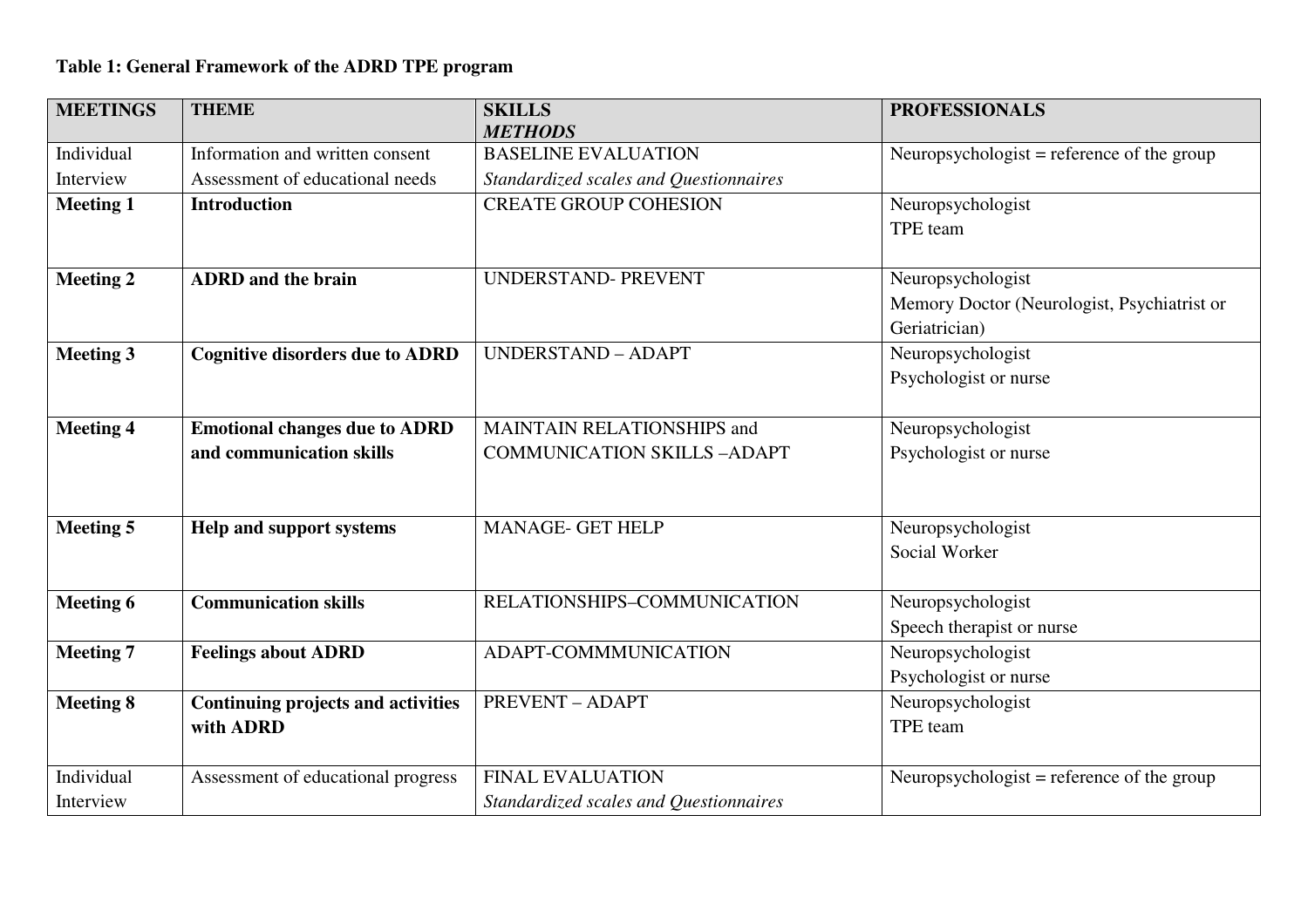#### **Table 2: TPE sessions and participants from 2011 to 2017**

| <b>ADRD</b>  | 2011                       | 2012                       | 2013                       | 2014                       | 2015                       | 2016                                     | 2017                                       | <b>Total</b><br>2011-2017 |
|--------------|----------------------------|----------------------------|----------------------------|----------------------------|----------------------------|------------------------------------------|--------------------------------------------|---------------------------|
| <b>PCA</b>   |                            |                            |                            | 4 patients<br>4 caregivers |                            |                                          |                                            | 8                         |
| <b>PPA</b>   | 5 patients<br>5 caregivers | 5 patients<br>5 caregivers | 4 patients<br>4 caregivers |                            |                            |                                          |                                            | 28                        |
| <b>FTLD</b>  |                            |                            |                            | 4 patients<br>5 caregivers | 4 patients<br>4 caregivers | 8 patients<br>8 caregivers<br>(2 GROUPS) |                                            | 33                        |
| <b>EOAD</b>  |                            |                            |                            | 5 patients<br>5 caregivers | 4 patients<br>4 caregivers |                                          | 9 patients<br>9 caregivers<br>$(2$ GROUPS) | 36                        |
| <b>Total</b> | 10                         | 10                         | 8                          | 27                         | 16                         | 16                                       | 18                                         | 105                       |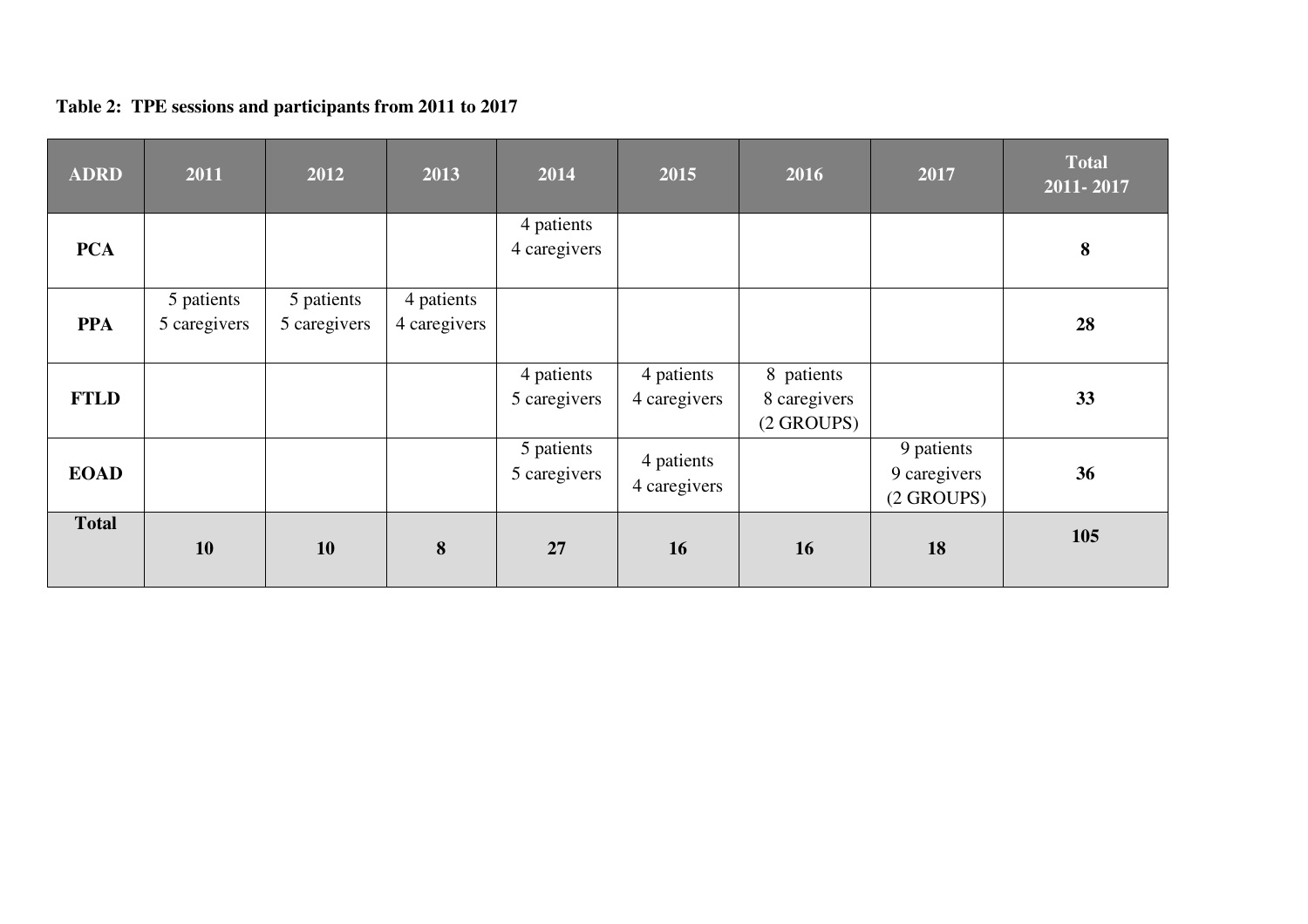### **Table 3: Suggested Education TARGETS for ADRD**

| <b>EDUCATION TARGETS for People with ADRD and Caregivers</b> |                                                       |  |  |  |
|--------------------------------------------------------------|-------------------------------------------------------|--|--|--|
| <b>SELF MANAGEMENT SKILLS</b>                                |                                                       |  |  |  |
| <b>Understand and be able to</b>                             | - the disease, the impact on the brain                |  |  |  |
| explain                                                      | - the signs and symptoms                              |  |  |  |
|                                                              | - the evolution                                       |  |  |  |
|                                                              | - the effect of the treatment and care                |  |  |  |
| <b>Maintain good relationships</b>                           | - with the spouse                                     |  |  |  |
|                                                              | - within the family circle                            |  |  |  |
|                                                              | - be aware of the impact of the disease on the        |  |  |  |
|                                                              | family and on work or social life                     |  |  |  |
| Self care and management                                     | - take appropriate medication                         |  |  |  |
|                                                              | - monitor weight /adapt food and diet                 |  |  |  |
|                                                              | - keep adapted social activities                      |  |  |  |
|                                                              | - practice sport and/or adapted physical activities   |  |  |  |
|                                                              | - adapt environment                                   |  |  |  |
| Prevent complications of the                                 | - be aware of the risk of errors of medication intake |  |  |  |
| disease                                                      | - be aware of the risk for driving                    |  |  |  |
|                                                              | -be aware of the risk of swallowing difficulties      |  |  |  |
|                                                              | - be aware of the risk of getting lost                |  |  |  |
| <b>Get support and help</b>                                  | - know about financial support                        |  |  |  |
|                                                              | - know about respite services                         |  |  |  |
|                                                              | - know about legal protection                         |  |  |  |
|                                                              | - accept help and assistance                          |  |  |  |
|                                                              | <b>COPING and ADAPTATION SKILLS</b>                   |  |  |  |
|                                                              |                                                       |  |  |  |
| <b>Adapt emotions and feelings</b>                           | - reduce fear and self stigma                         |  |  |  |
|                                                              | - improve self-esteem and sense of self-reliability   |  |  |  |
|                                                              | - accept the consequences of the disease              |  |  |  |
|                                                              | - have adapted projects                               |  |  |  |
|                                                              | - accept to plan ahead                                |  |  |  |
| <b>Develop communication skills</b>                          | - express feelings and emotions                       |  |  |  |
|                                                              | - communicate with family, with friends               |  |  |  |
|                                                              | - communicate with professionals                      |  |  |  |
|                                                              |                                                       |  |  |  |